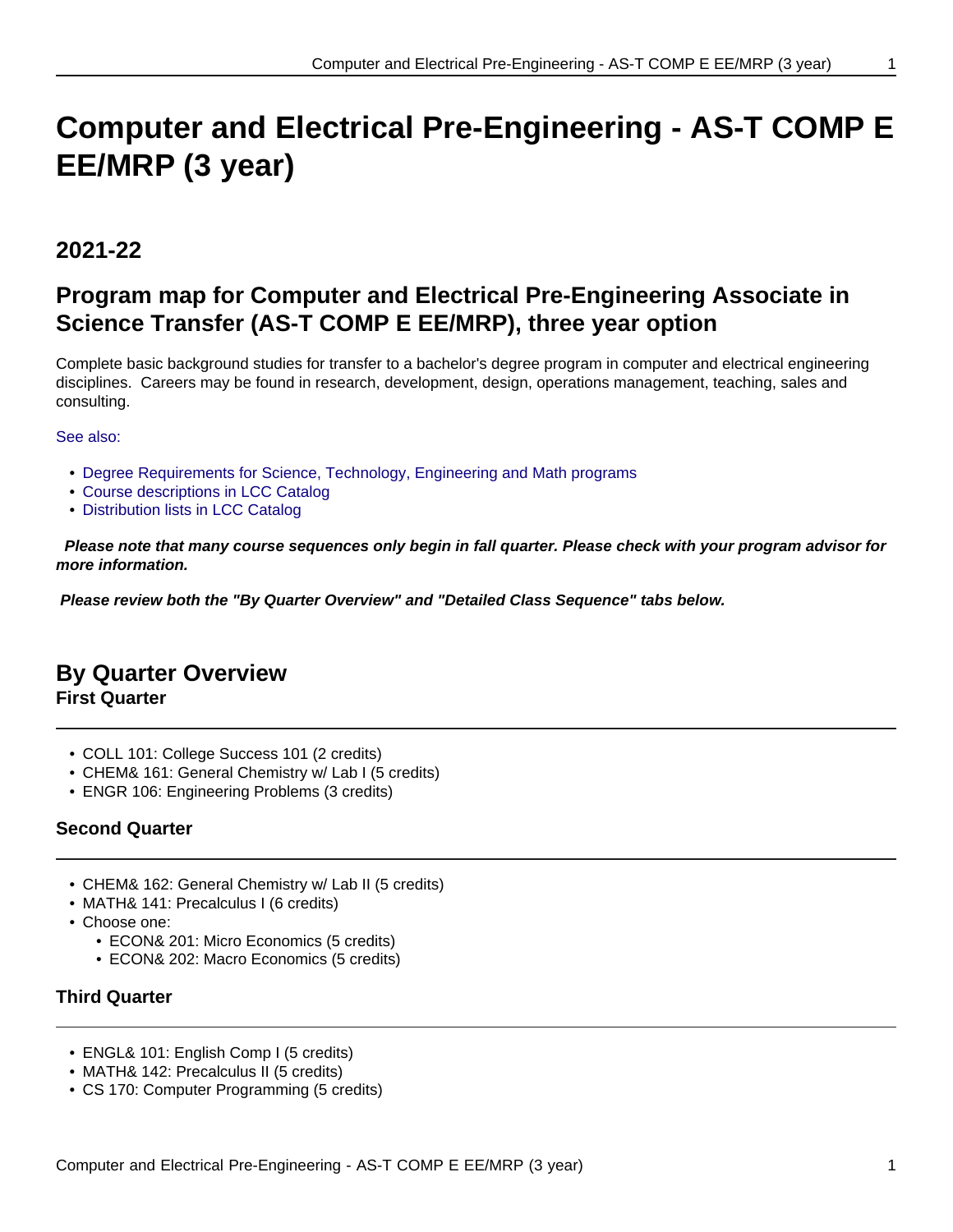# **Fourth Quarter**

- MATH& 151: Calculus I (5 credits)
- PHYS& 221: Engineering Physics I w/ Lab (5 credits)
- CS 270: Data Structures I (5 credits)

# **Fifth Quarter**

- MATH& 152: Calculus II (5 credits)
- PHYS& 222: Engineering Physics II w/ Lab (5 credits)
- Choose one:
	- ART& 100: Art Appreciation (5 credits)
	- CMST 250: Intercultural Communication (5 credits)
	- HIST& 126: World Civilization I (5 credits)

# **Sixth Quarter**

- MATH& 153: Calculus III (5 credits)
- PHYS& 223: Engineering Physics III w/ Lab (5 credits)
- ENGR& 204: Electrical Circuits (6 credits)

# **Seventh Quarter**

- MATH& 254: Calculus IV (5 credits)
- ENGR 205: Design of Logic Circuits (5 credits)

#### **Apply for Financial Aid at transfer institution**

# **Eighth Quarter**

- MATH 240: Differential Equations (5 credits)
- ENGR 206: Microprocessor Systems (5 credits)
- ENGL& 235: Technical Writing (5 credits)

#### **Apply for Graduation**

#### **Ninth Quarter**

- MATH 220: Linear Algebra (5 credits)
- Choose one:
	- ANTH& 100: Survey of Anthropology (5 credits)
	- ANTH& 206: Cultural Anthropology (5 credits)
	- HIST& 128: Western Civ III (5 credits)
	- HIST& 215: Women in US History (5 credits)

# **Detailed Class Sequence**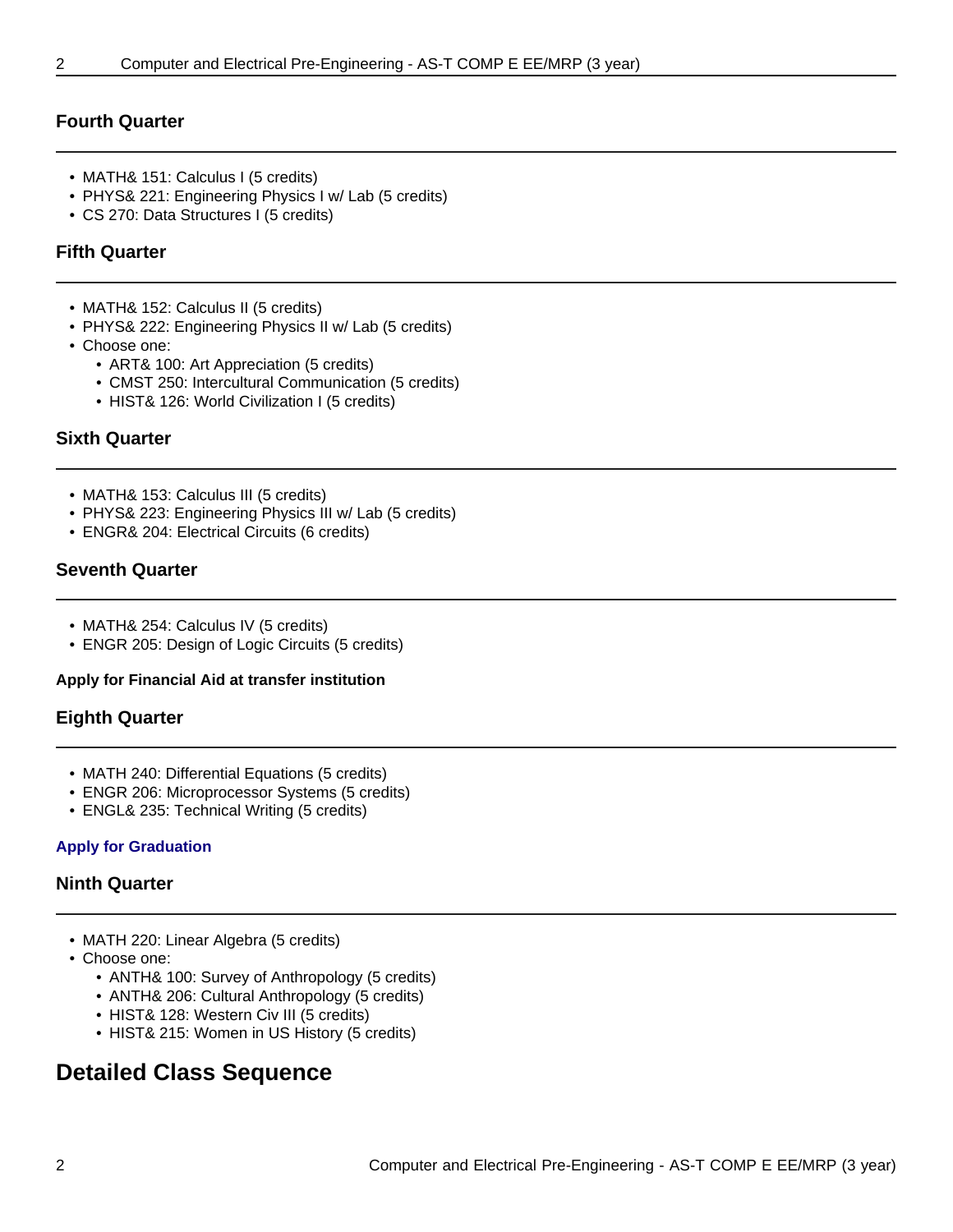# **1. College Success**

COLL 101: College Success 101 (2 credits)

#### **2. Pre-Major Requirement**

CHEM& 161: General Chemistry w/ Lab I (5 credits)

• Prerequisites: CHEM& 100 or high school chemistry and MATH 098.

### **3. Elective**

ENGR 106: Engineering Problems (3 credits)

• Prerequisite: High school or 100-level physics or chemistry, or instructor permission. Concurrent enrollment in MATH& 142.

#### **4. Recommended Elective**

CHEM& 162: General Chemistry w/ Lab II (5 credits)

• Prerequisites: CHEM& 161

#### **5. Prerequisite Coursework / Elective**

MATH& 141: Precalculus I (6 credits)

• Prerequisites: C or better in MATH 098, B or better in ABE 092, or placement.

#### **6. Social Science Requirement**

Choose one of these recommended courses:

- ECON& 201: Micro Economics (5 credits)
	- Prerequisites: MATH 088 or TECH 088 or BUS 104 and ENGL& 101 or BUS 190.
- ECON& 202: Macro Economics (5 credits)
	- Prerequisite: ECON& 201 or instructor permission.

#### **7. Communications Requirement**

ENGL& 101: English Comp I (5 credits)

• Prerequisites: College level reading and writing skills or completion of ENGL 099 or TECH 105 with a grade of C or better.

#### **8. Prerequisite Coursework / Elective**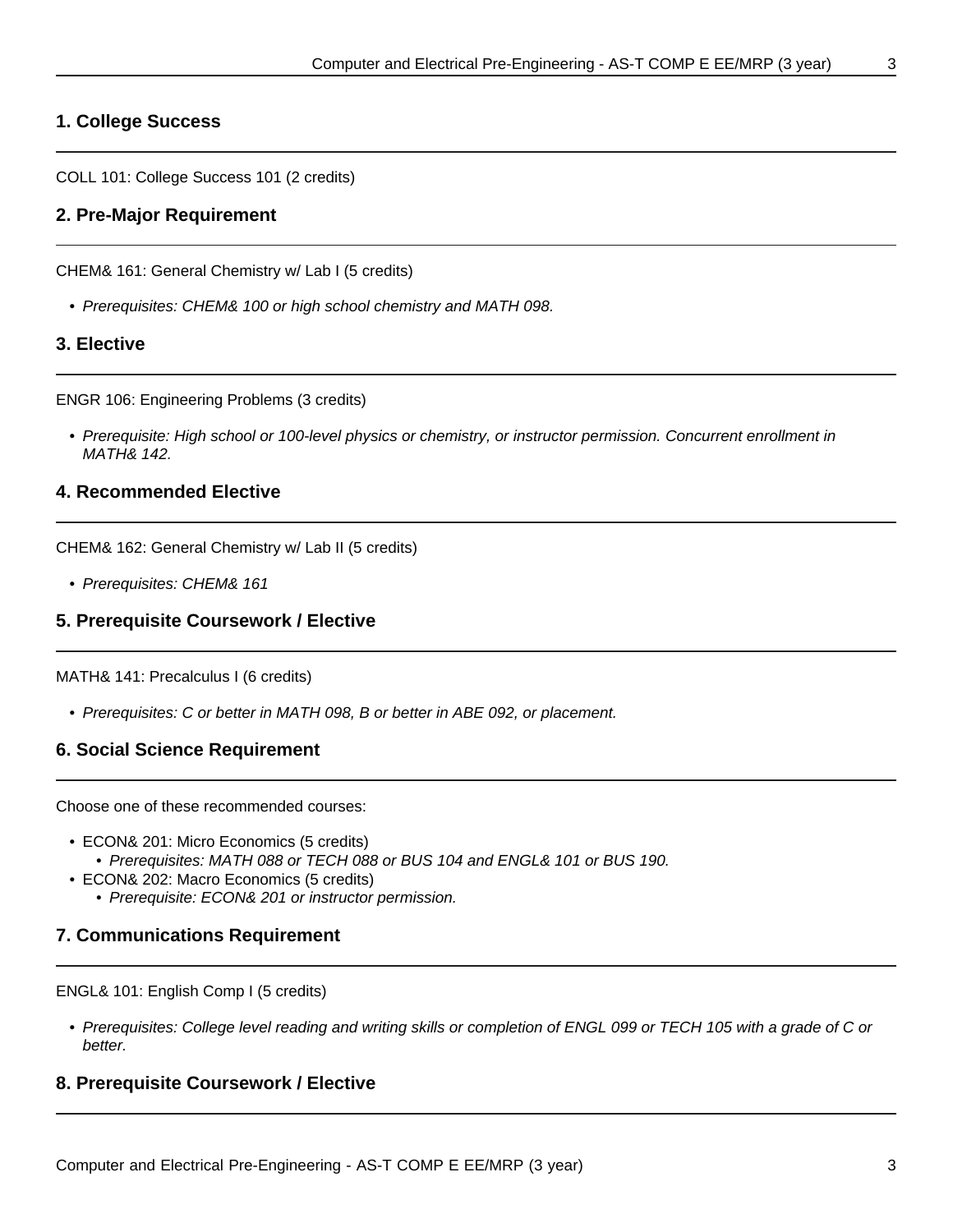MATH& 142: Precalculus II (5 credits)

• Prerequisites: C or better in MATH& 141.

#### **9. Pre-Major Requirement**

CS 170: Computer Programming (5 credits)

• Prerequisites: MATH 088 or MATH 097 with a grade of C or better and knowledge of Windows is required; or instructor permission.

#### **10. Math Requirement**

MATH& 151: Calculus I (5 credits)

• Prerequisites: MATH& 142 with a grade of C or better.

#### **11. Pre-Major Requirement**

PHYS& 221: Engineering Physics I w/ Lab (5 credits)

• Prerequisites: Completion of or concurrent enrollment in MATH& 151 or instructor permission.

#### **12. Pre-Major Requirement**

CS 270: Data Structures I (5 credits)

• Prerequisite: MATH 098 and CS 170, both with a grade of C or better, or instructor permission.

#### **13. Math Requirement**

MATH& 152: Calculus II (5 credits)

• Prerequisite: MATH& 151 with a grade of C or better.

#### **14. Pre-Major Requirement**

PHYS& 222: Engineering Physics II w/ Lab (5 credits)

• Prerequisites: PHYS& 221, MATH& 152 or instructor permission.

#### **15. Humanities / Diversity Requirement**

Choose one of these recommended courses:

• ART& 100: Art Appreciation (5 credits)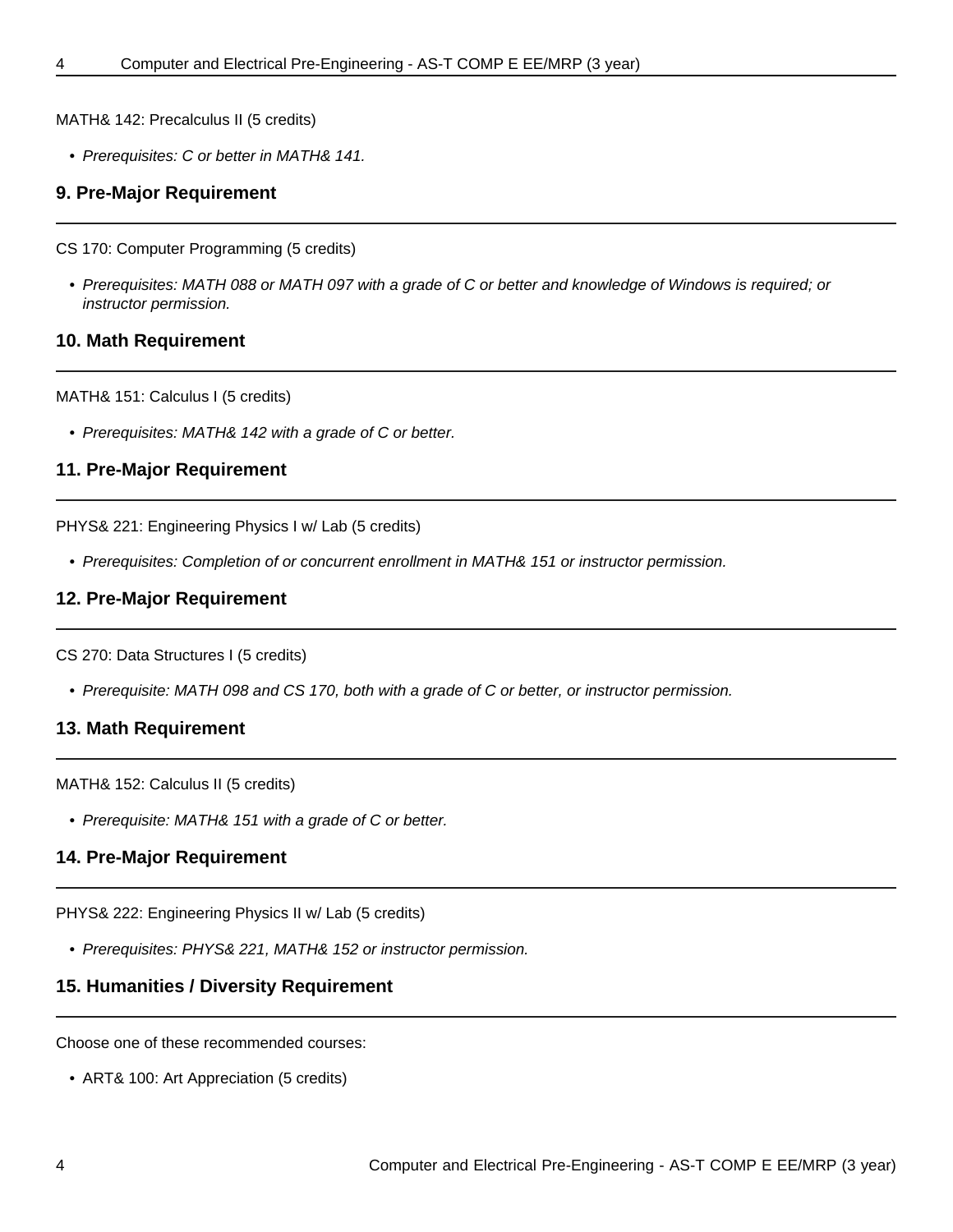- CMST 250: Intercultural Communication (5 credits) • Fulfills [DIVR] requirement at WSU
- HIST& 126: World Civilization I (5 credits)
	- Fulfills [DIVR] requirement at WSU

### **16. Math Requirement**

MATH& 153: Calculus III (5 credits)

• Prerequisite: MATH& 152 with a grade of C or better.

### **17. Pre-Major Requirement**

PHYS& 223: Engineering Physics III w/ Lab (5 credits)

• Prerequisites: PHYS& 222 or instructor permission.

#### **18. Pre-Major Requirement**

ENGR& 204: Electrical Circuits (6 credits)

• Prerequisites: PHYS 222, MATH& 152 and computer literacy.

### **19. Recommended Elective**

MATH& 254: Calculus IV (5 credits)

- Prerequisites: MATH& 153 with a grade of C or better.
- Required to transfer to WSUV at junior level

#### **20. Recommended Elective**

ENGR 205: Design of Logic Circuits (5 credits)

- Prerequisites: MATH& 141
- Required to transfer to WSUV at junior level

# **21. Math Requirement**

MATH 240: Differential Equations (5 credits)

• Prerequisite: MATH& 254 with a grade of C or better.

#### **22. Recommended Elective**

ENGR 206: Microprocessor Systems (5 credits)